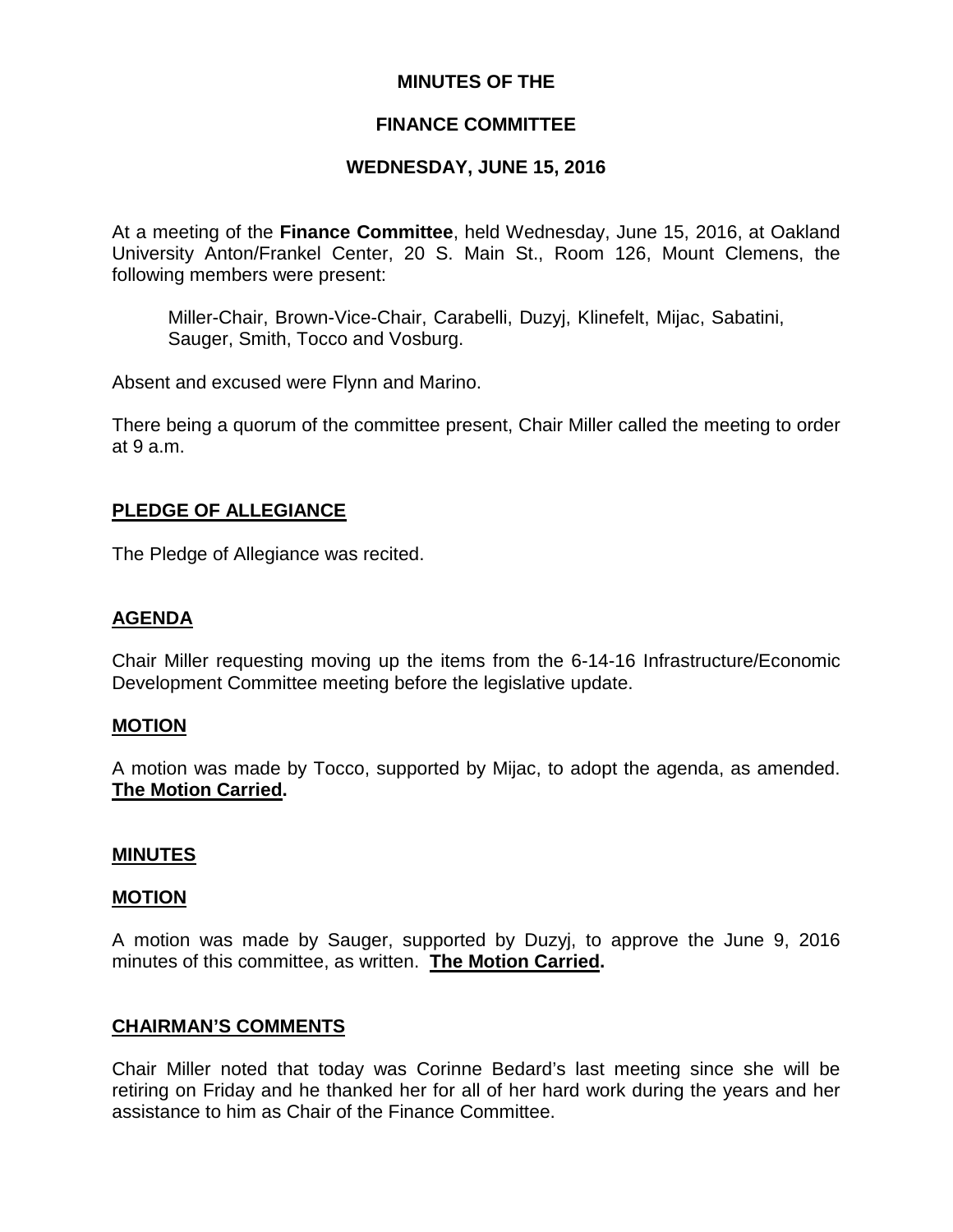## **RECOMMENDATIONS FROM 6-14-16 INFRASTRUCTURE/ECONOMIC DEVELOPMENT COMMITTEE MEETING**

## **Award of Bid & Contract to DiLisio Contracting, Inc./14 Mile Road Resurfacing Project/Department of Roads**

# **COMMITTEE RECOMMENDATION – MOTION**

A motion was made by Vosburg, supported by Carabelli, to recommend that the Board of Commissioners approve the award of bid and contractor contract with Dilisio Contracting, Inc. and the cost share agreement with Warren and Sterling Heights in association with the 14 Mile Road Resurfacing Project; further, a copy of this Board of Commissioners' action is directed to be delivered forthwith to the Office of the County Executive. **THE MOTION CARRIED.**

### **Award of Bid & Contract to Ajax Paving Industries, Inc./19 Mile Road Resurfacing in Clinton Township/Department of Roads**

## **COMMITTEE RECOMMENDATION – MOTION**

A motion was made by Vosburg, supported by Carabelli, to recommend that the Board of Commissioners approve the award of bid and contract with Ajax Paving Industries, Inc., for the resurfacing of 19 Mile Road in Clinton Township; further, a copy of this Board of Commissioners' action is directed to be delivered forthwith to the Office of the County Executive. **THE MOTION CARRIED.**

## **Award of Bid & Contract to STE Construction Services/31 Mile Road Bridge/Department of Roads**

## **COMMITTEE RECOMMENDATION – MOTION**

A motion was made by Vosburg, supported by Carabelli, to recommend that the Board of Commissioners approve the award of bid and contract with STE Construction Services for the 31 Mile Road bridge replacement; further, a copy of this Board of Commissioners' action is directed to be delivered forthwith to the Office of the County Executive. **THE MOTION CARRIED.**

### **Award of Bid & Contract to Cipparrone Contracting, Inc./2016 Concrete Pavement Repair Program/Department of Roads**

## **COMMITTEE RECOMMENDATION – MOTION**

A motion was made by Vosburg, supported by Carabelli, to recommend that the Board of Commissioners approve the award of bid and contract with Cipparrone Contracting, Inc. for the 2016 Concrete Pavement Repair Program; further, a copy of this Board of Commissioners' action is directed to be delivered forthwith to the Office of the County Executive. **THE MOTION CARRIED.**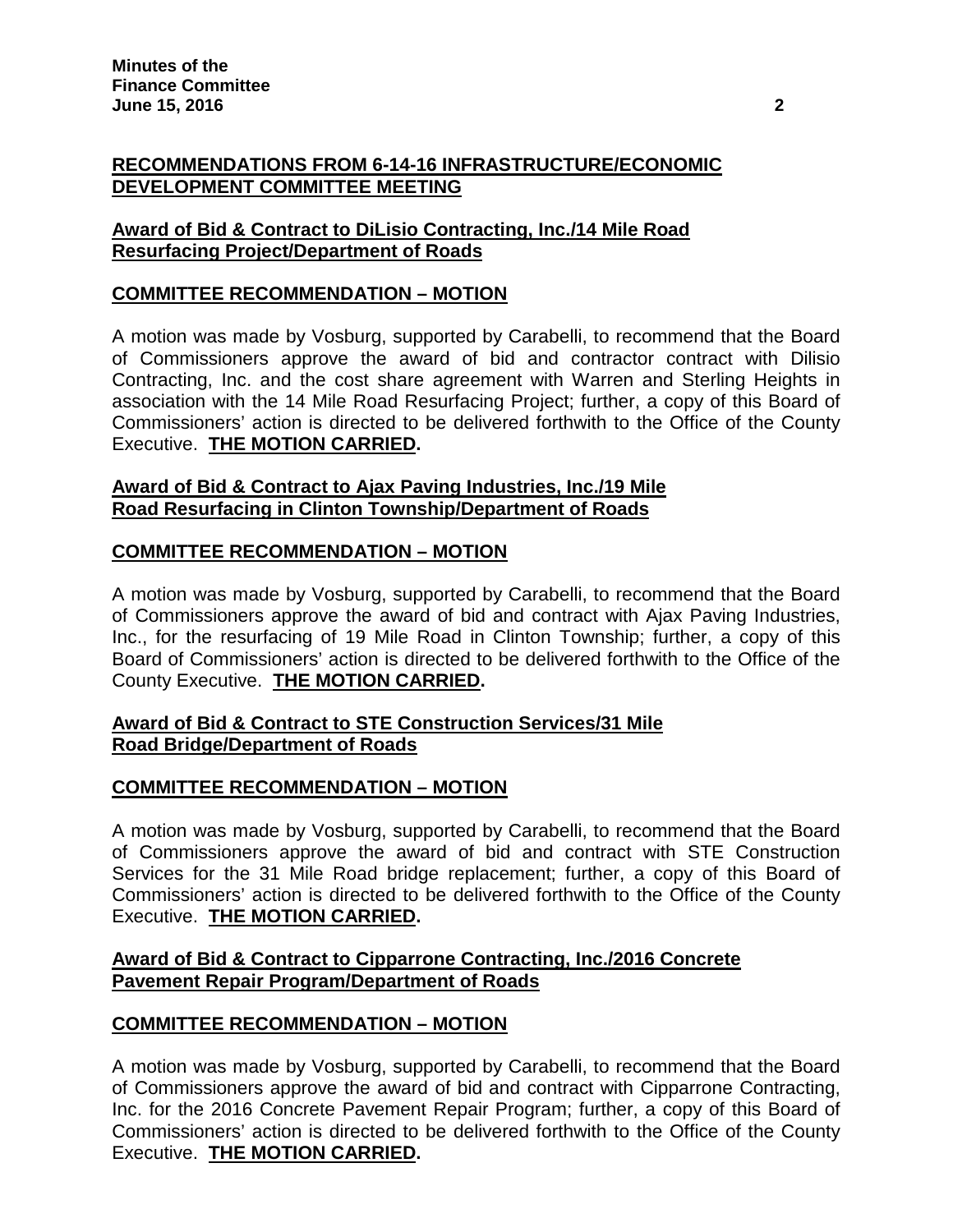# **Award of Bid & Contract to Florence Cement Company/Resurfacing of Utica Road in City of Fraser/Department of Roads**

# **COMMITTEE RECOMMENDATION – MOTION**

A motion was made by Vosburg, supported by Carabelli, to recommend that the Board of Commissioners approve the award of bid and contract with Florence Cement Company for the resurfacing of Utica Road in the City of Fraser; further, a copy of this Board of Commissioners' action is directed to be delivered forthwith to the Office of the County Executive. **THE MOTION CARRIED.**

# **Cost Share Agreement with City of Warren/Resurfacing Project on 12 Mile Road/Department of Roads**

## **COMMITTEE RECOMMENDATION – MOTION**

A motion was made by Vosburg, supported by Carabelli, to recommend that the Board of Commissioners approve the cost share agreement between the DOR and the City of Warren for the resurfacing project on 12 Mile Road; further, a copy of this Board of Commissioners' action is directed to be delivered forthwith to the Office of the County Executive. **THE MOTION CARRIED.**

## **Contract with Road Commission for Oakland County/Dequindre Road Reconstruction/Department of Roads**

## **COMMITTEE RECOMMENDATION – MOTION**

A motion was made by Vosburg, supported by Carabelli, to recommend that the Board of Commissioners approve the contract with the Road Commission for Oakland County for Dequindre Road reconstruction; further, a copy of this Board of Commissioners' action is directed to be delivered forthwith to the Office of the County Executive. **THE MOTION CARRIED.**

# **Contract with MDOT/Construction of River Road Trail in Harrison Township/Department of Roads**

## **COMMITTEE RECOMMENDATION – MOTION**

A motion was made by Vosburg, supported by Carabelli, to recommend that the Board of Commissioners approve the MDOT Contract for the construction of the North River Road Trail in Harrison Township; further, a copy of this Board of Commissioners' action is directed to be delivered forthwith to the Office of the County Executive. **THE MOTION CARRIED.**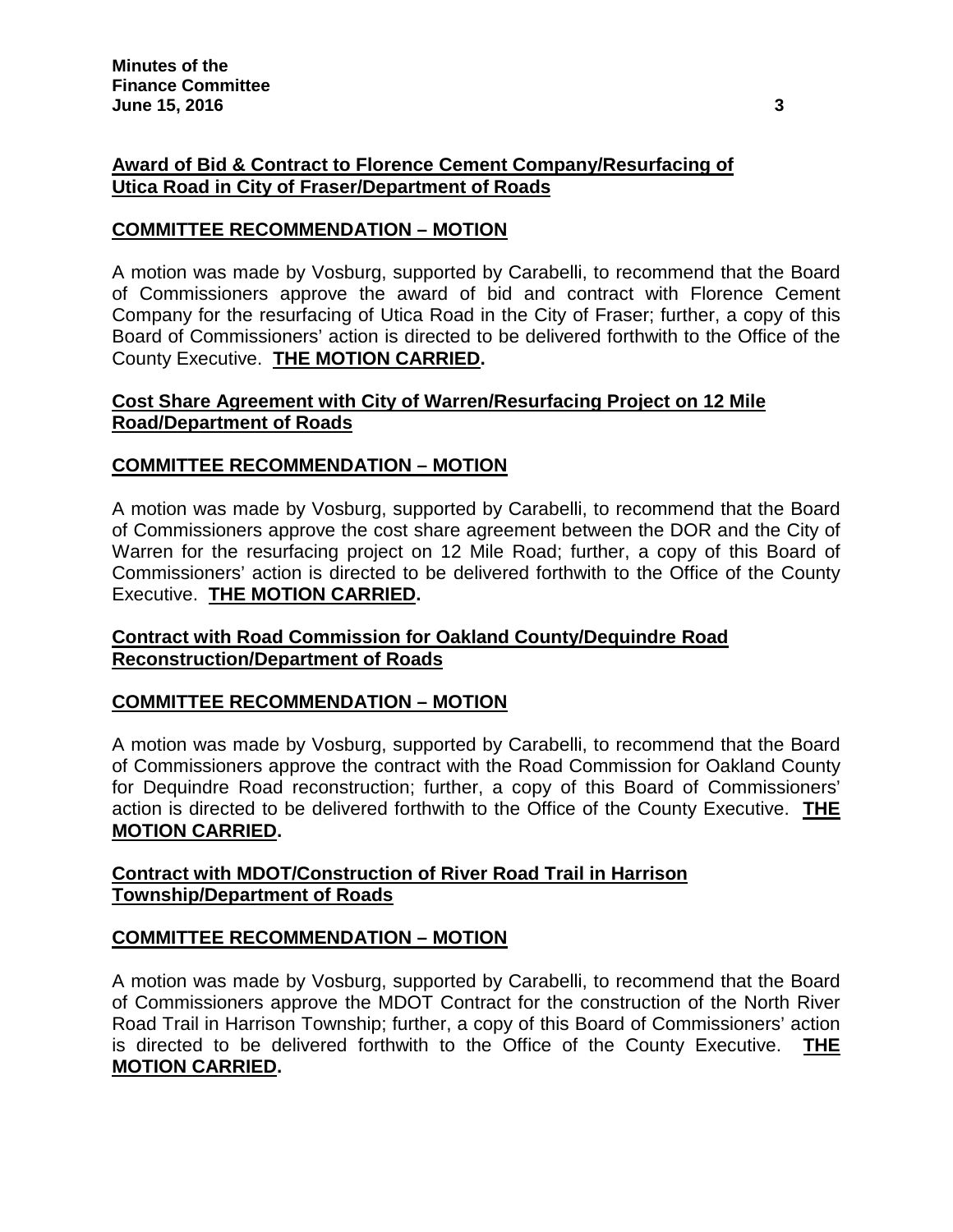## **LEGISLATIVE UPDATE**

Gary Owen from Governmental Consultant Services summarized his report, which included the following topics: Detroit Public Schools, medical marijuana, dark store legislation, upcoming elections, trails and the budget.

The following commissioners spoke: Miller, Klinefelt, Duzyj, Sauger, Carabelli and Mijac.

John Kinch, Executive Director of the Community Mental Health Department, provided a synopsis regarding the Governor's recommended budget and the parts that were passed; he also said a 298 work group has been created and will continue to focus on the development of budget language.

He also spoke about reorganization efforts for the Community Mental Health Department and redesigned services due to budget decreases and gave an update on advocacy efforts pertaining to the continuation of funding reductions for next year.

The following commissioners spoke: Miller, Smith and Vosburg.

### **MOTION**

A motion was made by Carabelli, supported by Mijac, to receive and file the legislative update provided by Mr. Owen and Mr. Kinch. **The Motion Carried.**

### **ADOPT PROCLAMATION HONORING DR. CHRISTINE JOHNS ON BEING NAMED ONE OF CRAIN'S DETROIT BUSINESS'S 100 MOST INFLUENTIAL WOMEN (OFFERED BY BOARD CHAIR; INCLUDE ALL COMMISSIONERS)**

## **COMMITTEE RECOMMENDATION – MOTION**

A motion was made by Carabelli, supported by Mijac, to recommend that the Board of Commissioners adopt a proclamation honoring Dr. Christine Johns on being named one of Crain's Detroit Business's 100 Most Influential Women. **THE MOTION CARRIED.**

## **CORRESPONDENCE**

#### **MOTION**

A motion was made by Vosburg, supported by Carabelli, to receive and file the 5-19-16 Letter from Michigan Department of Treasury Re: 2016-17 Tri-County Convention Facilities Tax/4% State-Wide Liquor Tax. **The Motion Carried.**